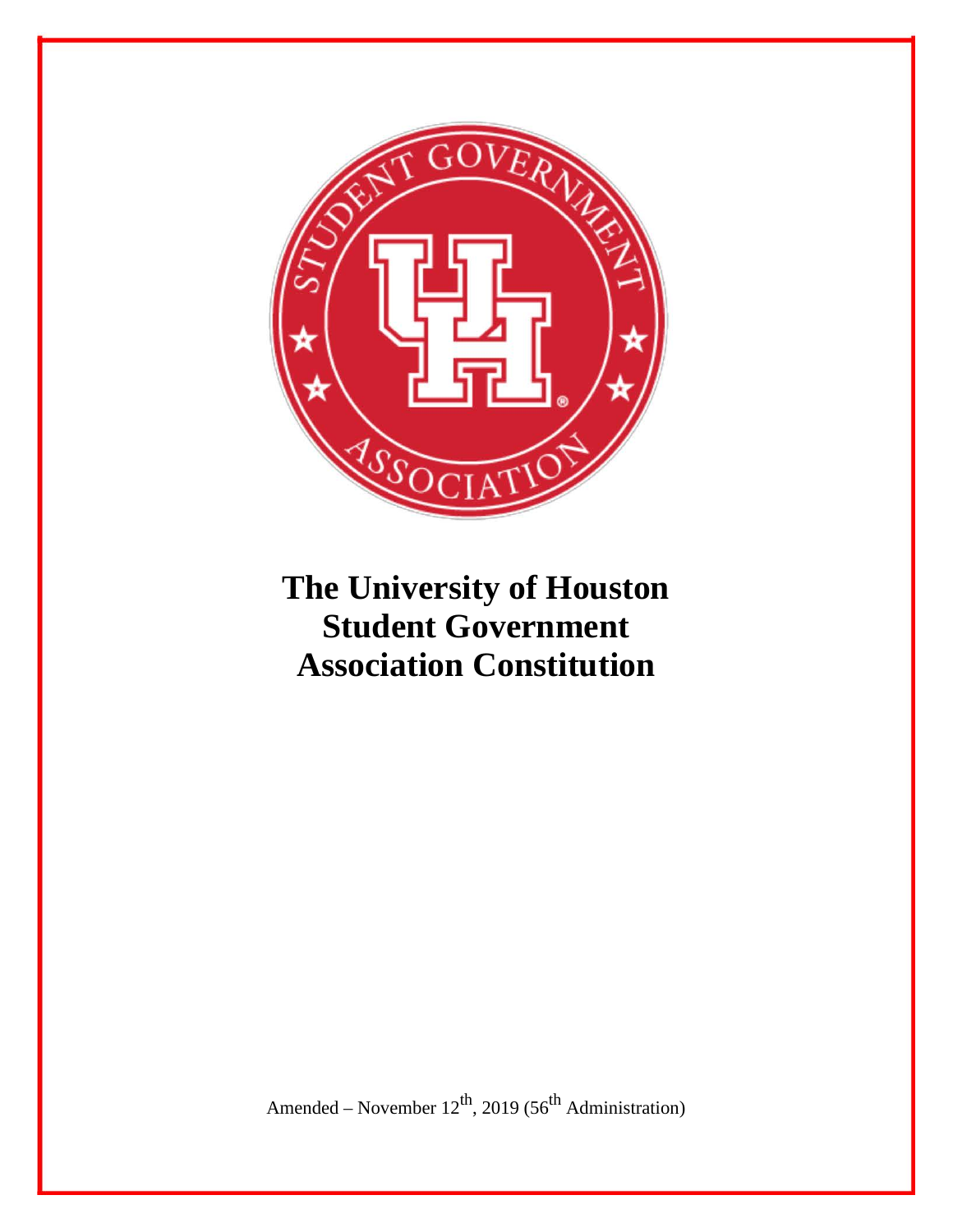### **Preamble**

We the students of the University of Houston, in order to provide an official and representative organization to receive student questions and suggestions, investigate student problems and take appropriate action, provide the official voice through which the students' opinion may be expressed, encourage the development of responsible student participation in the overall policy and decision making processes of the university community, foster an awareness of the students' role in the academic community, enhance the quality and scope of education at the University of Houston, and provide means for responsible and effective participation in the organization of student affairs, do establish this Constitution for the Student Government Association at the University of Houston.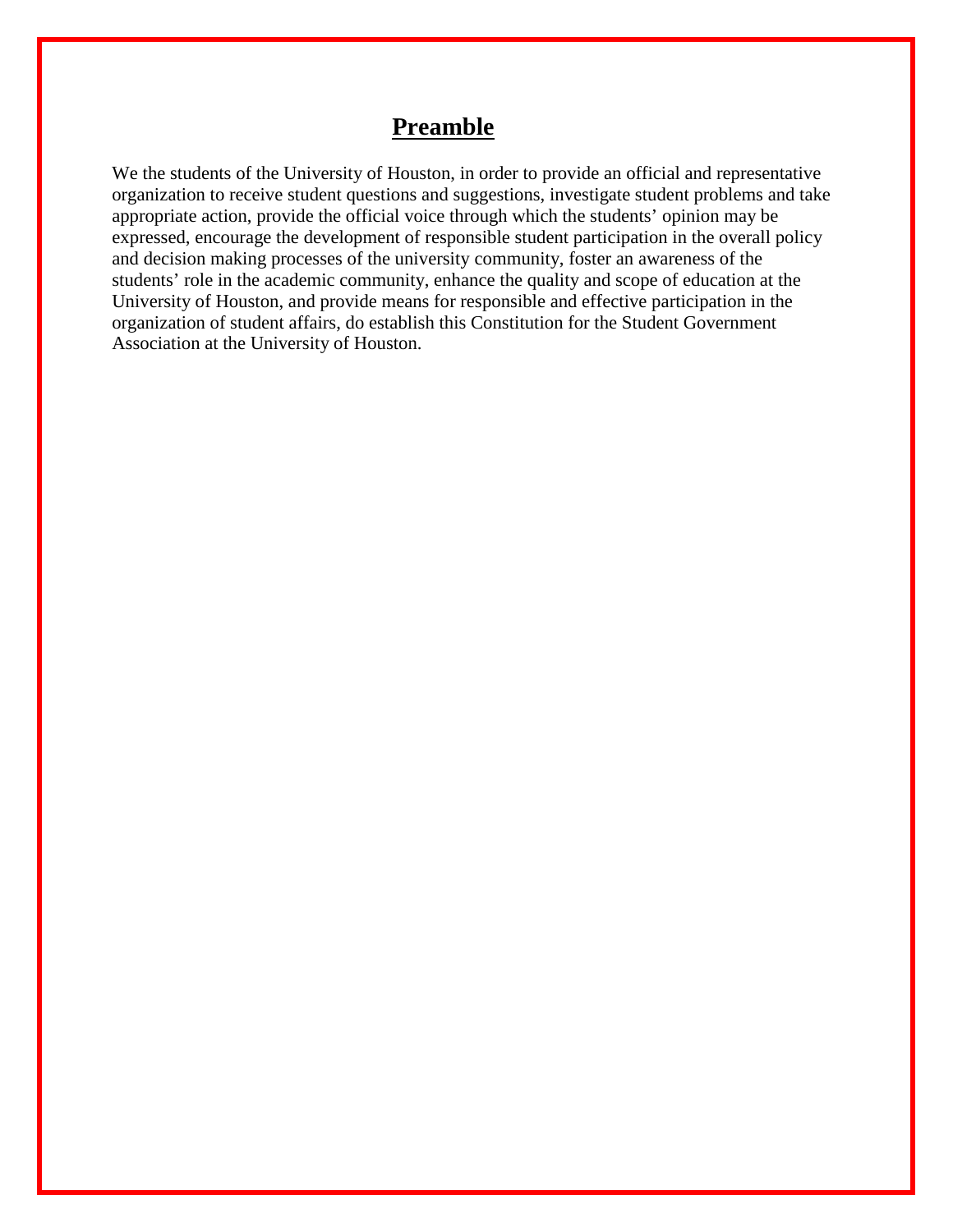# **Article I: Name and Membership**

- **Section 1.01** This Constitution establishes, under the laws of the State of Texas, a representative student government that will be known as the "Student Government Association of the University of Houston."
- **Section 1.02** All currently enrolled students at the University of Houston will be considered members of the Student Government Association.

### **Article II: Bill of Rights**

- **Section 2.01** As a component of the University of Houston, a public educational institution of the State of Texas, the Student Government Association will take no action abridging the rights, immunities, or privileges granted to students under the Constitution of the United States of America, the Constitution of the State of Texas, U.S. federal law, or the laws of the State of Texas.
- **Section 2.02** No student will be deprived of the right to vote in an election of the Student Government Association, nor will any student be deprived of the right to vote on any measure put before the student body by the Student Government Association.
- **Section 2.03** No member of the press will be denied access to any meeting of Student Government Association. In addition, no member of the press will be denied access to legislation, minutes, or any other business record of the Student Government Association.
- **Section 2.04** All students of the University of Houston will enjoy equal protection under the laws of the Student Government Association, without regard to race, nationality, creed, sex, age, academic standing, or sexual orientation.
- **Section 2.05** The only requirement for a student to hold or seek elective office is that the student will be in good academic and disciplinary standing, with certain exceptions. Students who previously served sanctions for offenses either violent or sexual in nature are not permitted to seek or hold office in the Student Government. These include but are not limited to: sanctions regarding sexual assault, physical assault, and sexual harassment.
- **Section 2.06** All students of the University of Houston will enjoy access on the Student Government website to their Student Government appointed-representatives on university-wide committees.

# **Article III: Structure of Government**

**Section 3.01** All Student Government officials are accountable to the Student Government Association Constitution and all other Student Government governing documents upon taking office.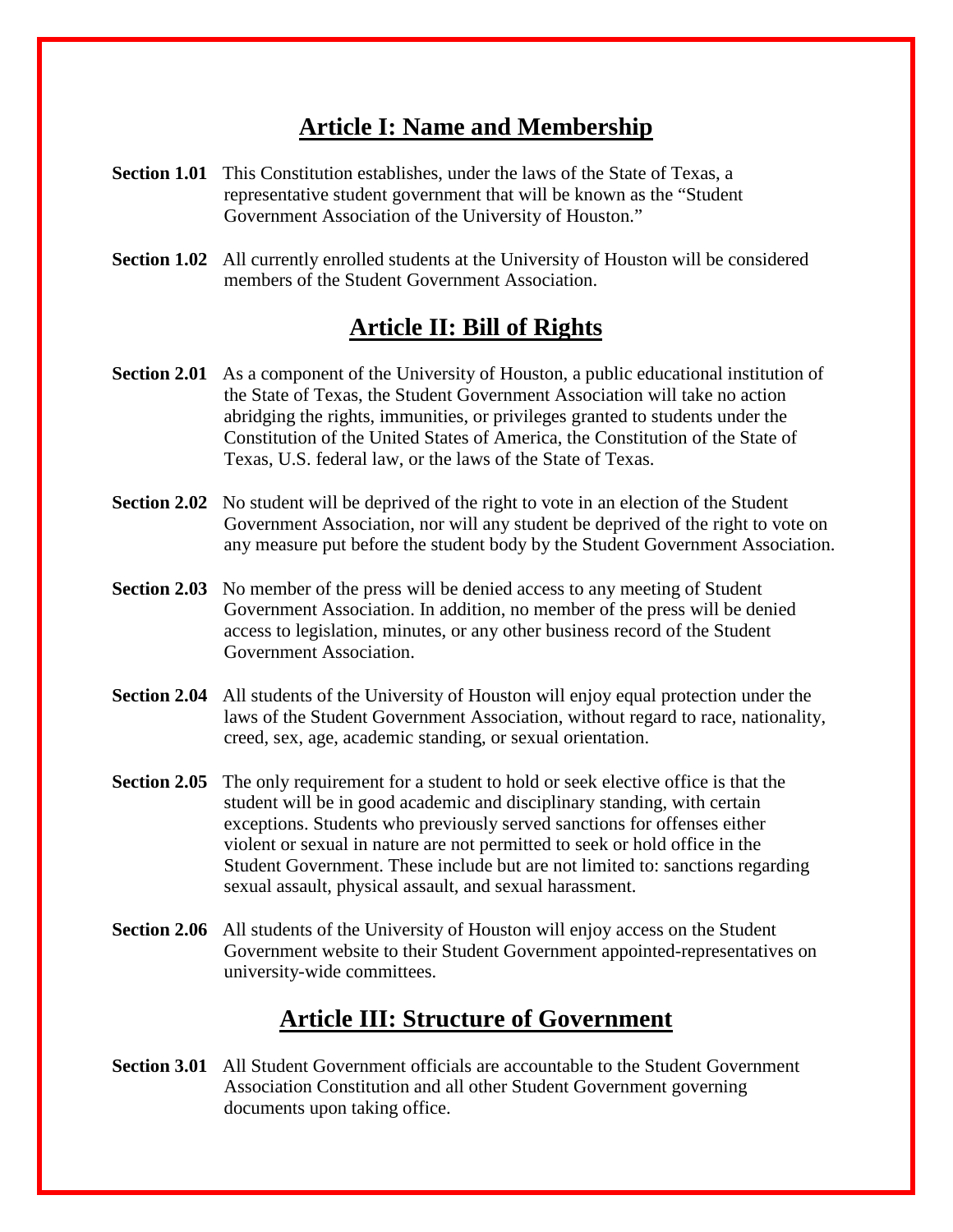- **Section 3.02** The Student Government Association will consist of three separate branches of government: a Legislative, an Executive and a Judicial.
- **Section 3.03** The Student Government Justice Department will be considered entirely independent from the Executive Branch, accountable to the Legislative and Judicial Branches.
- **Section 3.04** No student will simultaneously hold office in more than one branch of government.
- **Section 3.05** To protect the separation of powers of each branch of government, no person holding office in one branch of government will be accountable to a person holding office in a separate branch of government, except as provided by this Constitution.
- **Section 3.06** In no way may the Senate, Court, or Executive Branch grant or be granted temporary powers which are not already defined by the Student Government Association Constitution, Bylaws, or Election Code.
- **Section 3.07** Powers in the Student Government Association are explicitly granted and may only be given as a result of a Student Government Bill completing the legislative process and being enacted.

### **Article IV: The Legislative Branch**

**Section 4.01** The legislative power of the University of Houston Student Government Association will be vested in the Student Senate, hereinafter "the Senate." The Senate will be the legislative and deliberative body of the University of Houston Student Government Association.

#### **Section 4.02 Apportionment**

- Clause 1: Each college or school within the University of Houston will have representation in the Senate according to the proportion of students enrolled in the University of Houston as shown by the Fall Semester official statistics published by the University of Houston.
- Clause 2: Each college will be entitled to at least one representative. For each four (4) percent and/or part thereof that a college or school has of the university's total enrollment, that school or college will be entitled to one (1) representative.
- Clause 3: In addition to the representation afforded to each college or school, six (6) at-large undergraduate senators and four (4) at-large graduate senators will be elected in campus-wide elections. Voting for these seats will be restricted to those students of the same classification.
	- (A) For the purposes of at-large seats, professional students will be considered graduate students.
	- (B) For the purposes of at-large seats, post-baccalaureate students will be considered undergraduate students.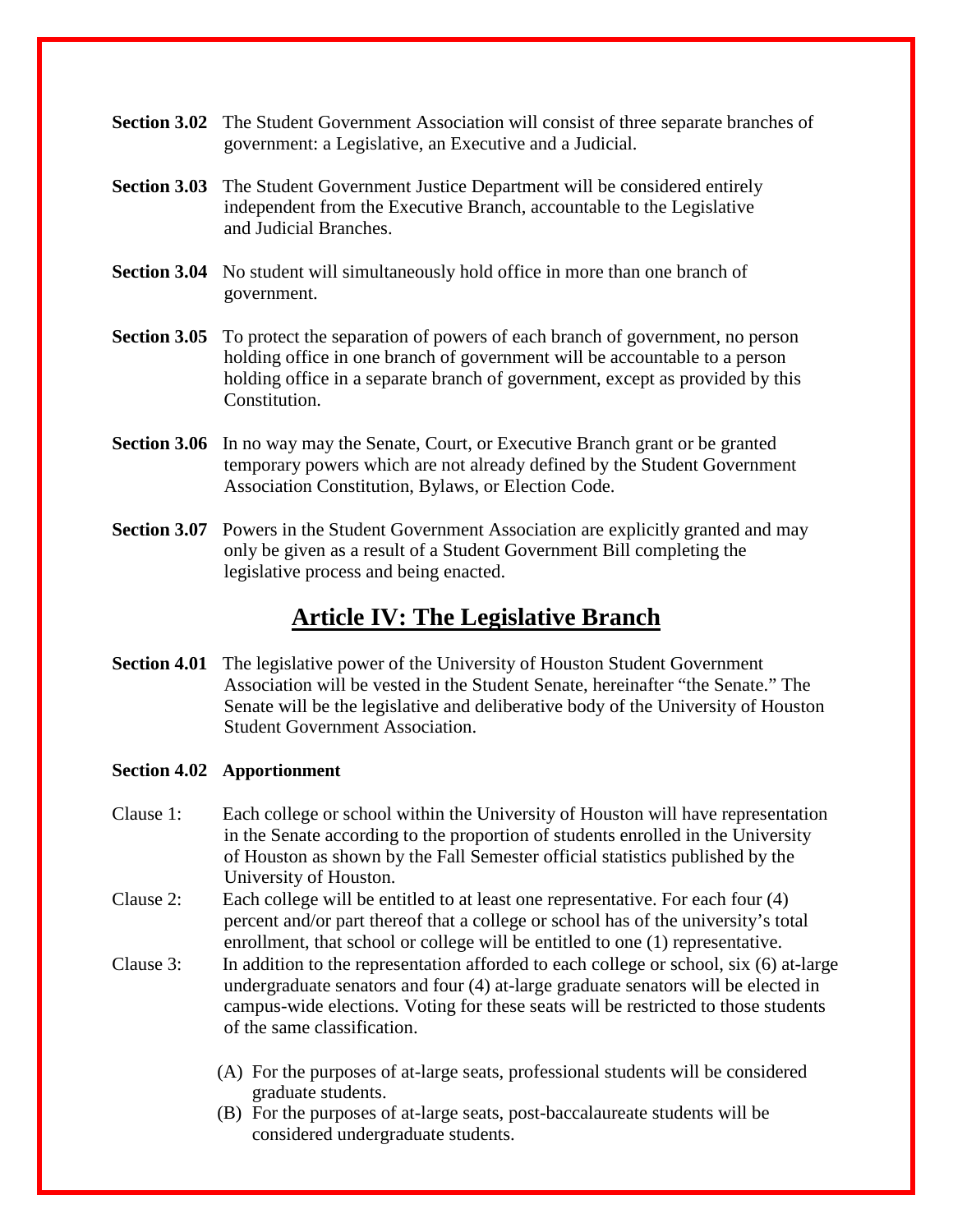- Clause 4: Any degree-granting college created or re-designated by Act of the Board of Regents will be guaranteed representation in the Senate.
- **Section 4.03** Elections for Senate positions will be held in the Spring semester of each academic year.
- **Section 4.04** Senators elected in the Spring will serve one-year terms commencing with the call to order of the first Senate meeting in April and terminating at the call to order of the first Senate meeting of the following April or at such time as a duly elected Senator involved in a disputed election is eligible to serve.

#### **Section 4.05 Vacancies**

- Clause 1: Senatorial vacancies will be filled by appointment by the President, Vice President and/or Speaker of the Senate within the Student Government Association with the advice and consent of a majority of the Senate present and voting.
- Clause 2: Students appointed to fill senate vacancies will complete the term of the position to which they are appointed.
- Clause 3: If a Senate vacancy remains open beyond one regular meeting of the Senate and/or the Senate fails to confirm an eligible candidate for the vacant position, the power to appoint to vacant Senate seats is extended to each individual senator, who each may appoint a person they deem fit, with the advice and consent of a majority of the Senate present and voting.

### **Section 4.06 Speaker of the Senate**

- Clause 1: The Speaker of the Senate will be the presiding officer of the Senate.
- Clause 2: The Speaker will come from the membership of the Senate and will be elected by the Senate.
- Clause 3: The Speaker will appoint, with the advice and consent of a majority of the Senate present and voting, the chairpersons for each standing committee of the Senate and the Speaker Pro-Tempore of the Senate.
- Clause 4: The Speaker of the Senate will vote in instances where their vote will make a difference in the outcome of the vote.

### **Section 4.07 The Senate will have general legislative powers, including the following:**

- Clause 1: To approve and/or amend the budget of the Student Government Association;
- Clause 2: To approve committees, commissions or boards as are needed to perform the functions of this Association;
- Clause 3: To prescribe times, places and manners of holding elections;
- Clause 4: To establish lower tribunals not set forth in this Constitution, which will be subordinate to any judiciary established herein;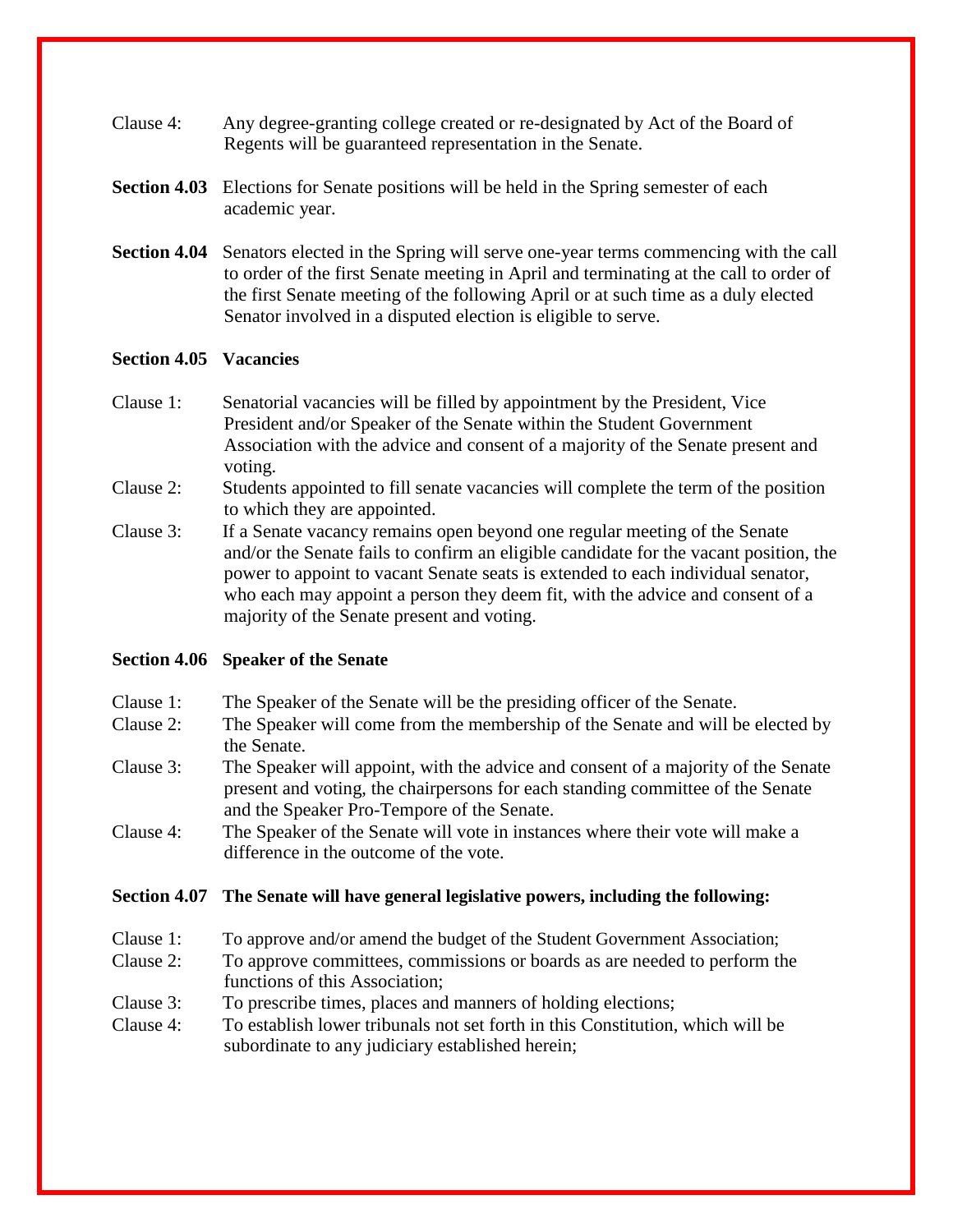Clause 5: To make laws which will be necessary and proper for carrying into execution the foregoing powers and all powers vested by this Constitution in the Student Government Association.

#### **Section 4.08 Meetings**

- Clause 1: The Senate will convene at least biweekly while classes are in session. These meetings will take place on Wednesday unless otherwise provided by law.
- Clause 2: The Senate will keep minutes of its meetings current and make them available to the public.
- Clause 3: All minutes from the current session will be made available to the public through the internet.

### **Section 4.09 The Summer Senate**

- Clause 1: The Summer Senate will consist of all senators able to attend during the Summer Semester. A Summer Senator need not be enrolled in classes, however, he or she must be able to attend meetings and carry on his or her usual duties and responsibilities on a regular basis.
- Clause 2: Senators able to serve will so indicate to the Speaker of the Senate in writing and the Speaker may install them prior to that week's meeting.
- Clause 3: Speaker of the Senate and individual Senate seats will not be filled by the Summer Senate.
- Clause 4: The Summer Senate will have the power to pass legislation or take other actions as necessary.

#### **Section 4.10 Legislation**

- Clause 1: Legislation pursuant to a fundamental policy or principle of the Student Government Association will, before it becomes law, be presented by the Speaker of the Senate within three (3) class days to the President of the Student Government Association.
	- (A) If the President approves the legislation, he or she will sign it and it will become law.
	- (B) If the President disapproves the legislation, he or she will return it to the Senate along with his or her written objections. The Senate will then proceed to reconsider the legislation. If after such reconsideration, two-thirds  $(2/3<sup>rgs</sup>)$ of the Senate present and voting agree to pass the legislation, it will become law.
	- (C) If no action is taken by the President of the Student Government Association within five (5) class days, the legislation will automatically become law without his or her signature.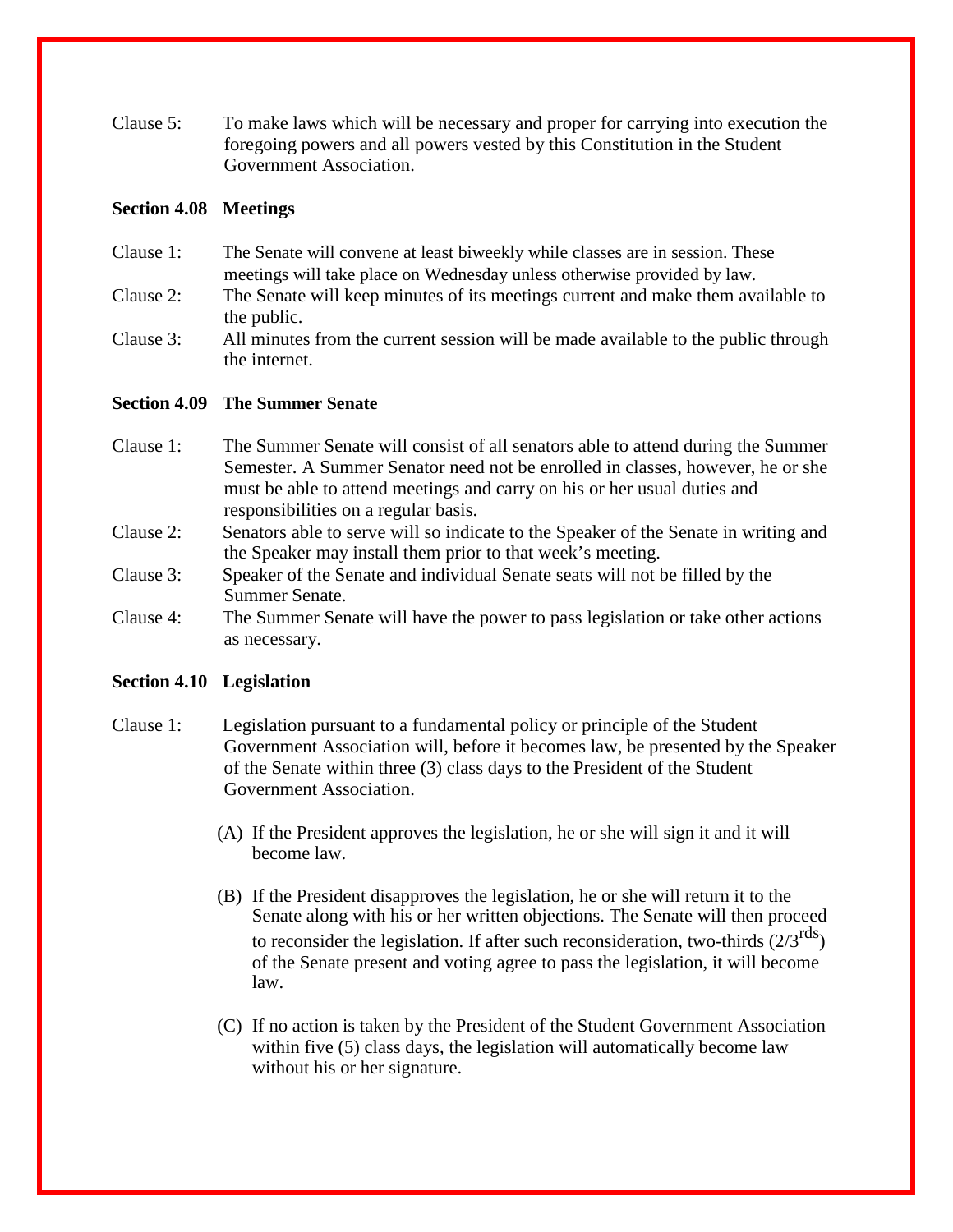- Clause 2: Legislation involving action by areas or departments within the university, other than the Student Government Association, which have passed the Senate will, before it becomes law, be presented to the President of the Student Government Association and/or the President of the University.
	- (A) Action by the Student Government Association President
		- 1) If the President of the Student Government Association approves the legislation, he or she will sign it and present it to the President of the University.
		- 2) If the President of the Student Government Association disapproves the legislation, he or she will return it to the Senate along with his or her written objections.
		- 3) The Senate will then proceed to reconsider the legislation. If after such reconsideration, two-thirds  $(2/3^{rds})$  of the Senate present and voting will agree to pass the legislation, it will be presented to the President of the University.
		- 4) If no action is taken by the President of the Student Government Association within five (5) class days, the legislation will automatically be presented without his or her signature to the President of the University.
	- (B) Action by the President of the University
		- 1) If the President of the University approves the legislation, he or she will sign it and it will become law.

### **Article V: The Executive Branch**

**Section 5.01** The Executive Branch will be responsible for the proper administration of the Student Government Association, for the development of policy and the implementation of legislation. It will be composed of the Cabinet as well as any Directors appointed by the President.

#### **Section 5.02 The Presidency**

- Clause 1: The President of the Student Government Association will be elected by a majority of the members of the Student Government Association. Presidential candidates may name a Vice Presidential candidate on their election application with whom they will run for office jointly.
- Clause 2: The President will serve a concurrent one-year term commencing on the first day of April and terminating on the first day of the next following April or at such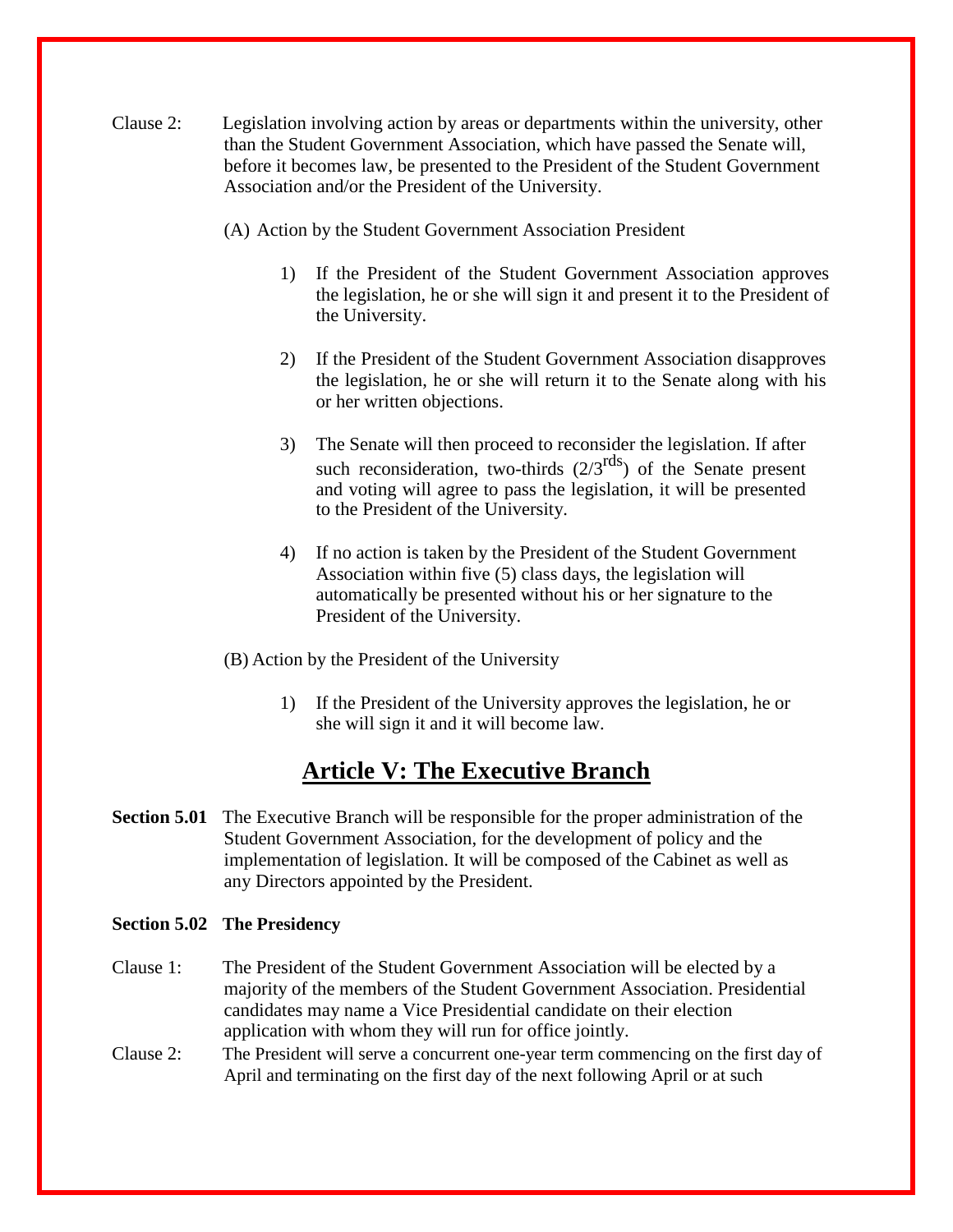time as a duly elected President involved in a disputed election are eligible to serve.

### **Section 5.03 The President will:**

- Clause 1: Be the official representative of the student body of the University of Houston; and
- Clause 2: Participate in discussion at Senate meetings with the same privileges as Senate members; and
- Clause 3: Give the Senate information concerning the state of the Campus and recommend for their consideration such measures as he or she will deem necessary and expedient; and
- Clause 4: Call emergency meetings of the Senate when he or she deems such meetings advisable; and
- Clause 5: Appoint, with the advice and consent of a majority of the Senate present and voting, compensated/stipend cabinet members of the offices within the Executive Branch; and
- Clause 6: Assign tasks or duties to other members of the Executive Branch as he or she sees fit.
- **Section 5.04** Not later than September 1st of each year, the Student Government will solicit applicants for the position of Student Regent. Not later than December 1st, the President of the Student Government will select five applicants as the Student Government's recommendations for Student Regent and forward these applicants to the Chancellor.

# **Article VI: The Judicial Branch**

### **Section 6.01 Composition**

- Clause 1: The Judicial Branch of the Student Government Association will consist of a supreme judicial body known as the Student Government Association Supreme Court.
- Clause 2: One (1) Chief Justice and eight (8) Associate Justices will make up the voting members of the Student Government Association Supreme Court.
- Clause 3: All lower courts, created by law or necessity as determined by the Chief Justice, will be considered subordinate components of the Judicial Branch.

### **Section 6.02 Vacancies**

- Clause 1: In the event of a vacancy, the Justices and/or alternates of the Supreme Court will be appointed by the President with the advice and consent of three-fourths  $(3/4^{\text{ths}})$  of the Senate present and voting.
- Clause 2: The President will appoint, with the advice and consent of three-fourths  $(3/4^{\text{ths}})$ of the Senate present and voting, a Chief Justice from the membership of the Supreme Court.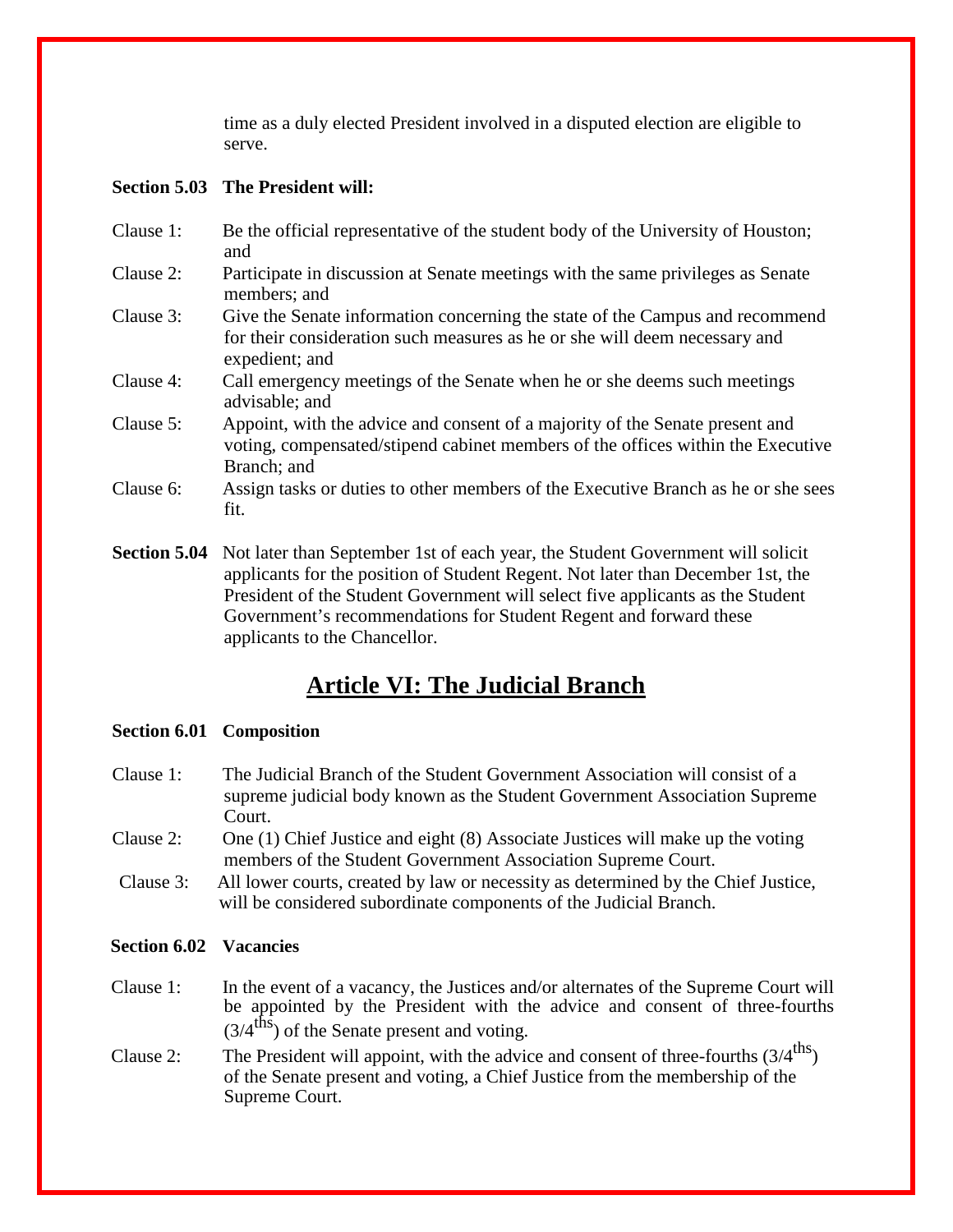- Clause 3: Should a vacancy in the court last longer than 10 business days, the Chief Justice, or the most senior justice (should the Chief Justice position be vacant), will have the right to appoint members of the Supreme Court, with the advice and consent of three-fourths  $(3/4^{\text{ths}})$  of the Senators present and voting.
- **Section 6.03** The Supreme Court will have original jurisdiction over any case in the Student Government Association. If a lower court or other tribunal will have original jurisdiction over a case or controversy as specified by law, the Supreme Court will have final appellate jurisdiction.
- **Section 6.04** Only when quorum is needed, the Chief Justice may select from the pool of Alternate members of the court, which have been nominated by the President and confirmed with the advice and consent of the Senate, to form a panel of Justices.
- **Section 6.05** All rulings of the Supreme Court will be final with no appeal.
- **Section 6.06** Members of the Supreme Court will continue to hold office until such time as they discontinue enrollment as students at the University of Houston or are no longer in good academic or disciplinary standing with the University of Houston.

### **Article VII: Recall and Impeachment**

#### **Section 7.01 Impeachment**

- Clause 1: Anyone holding office in the Student Government Association may be nominated for impeachment if:
	- (A) A two-thirds vote of the total number of senators approve a nomination for impeachment; or
	- (B) The President and Speaker of the Senate agree to nominate, and threefourths  $(3/4^{\text{ths}})$  of the senate present and voting approve the nomination.
- Clause 2: All persons nominated for impeachment will stand trial in front of the Supreme Court.
- Clause 3: If a person is found guilty of an impeachment charge or charges, these charges will be forwarded to the Senate, who may impeach the individual with a twothirds  $(2/3^{rds})$  vote of the total membership of the Senate.
- Clause 4: Persons impeached will not hold any office in the Student Government Association for two years following the date of their impeachment.
- Clause 5: Persons accused or in violation of Student Government attendance requirements are not required to go through the impeachment process but may be subject to immediate dismissal by the head of the branch. Dismissal pursuant to this section may be appealed to the Supreme Court.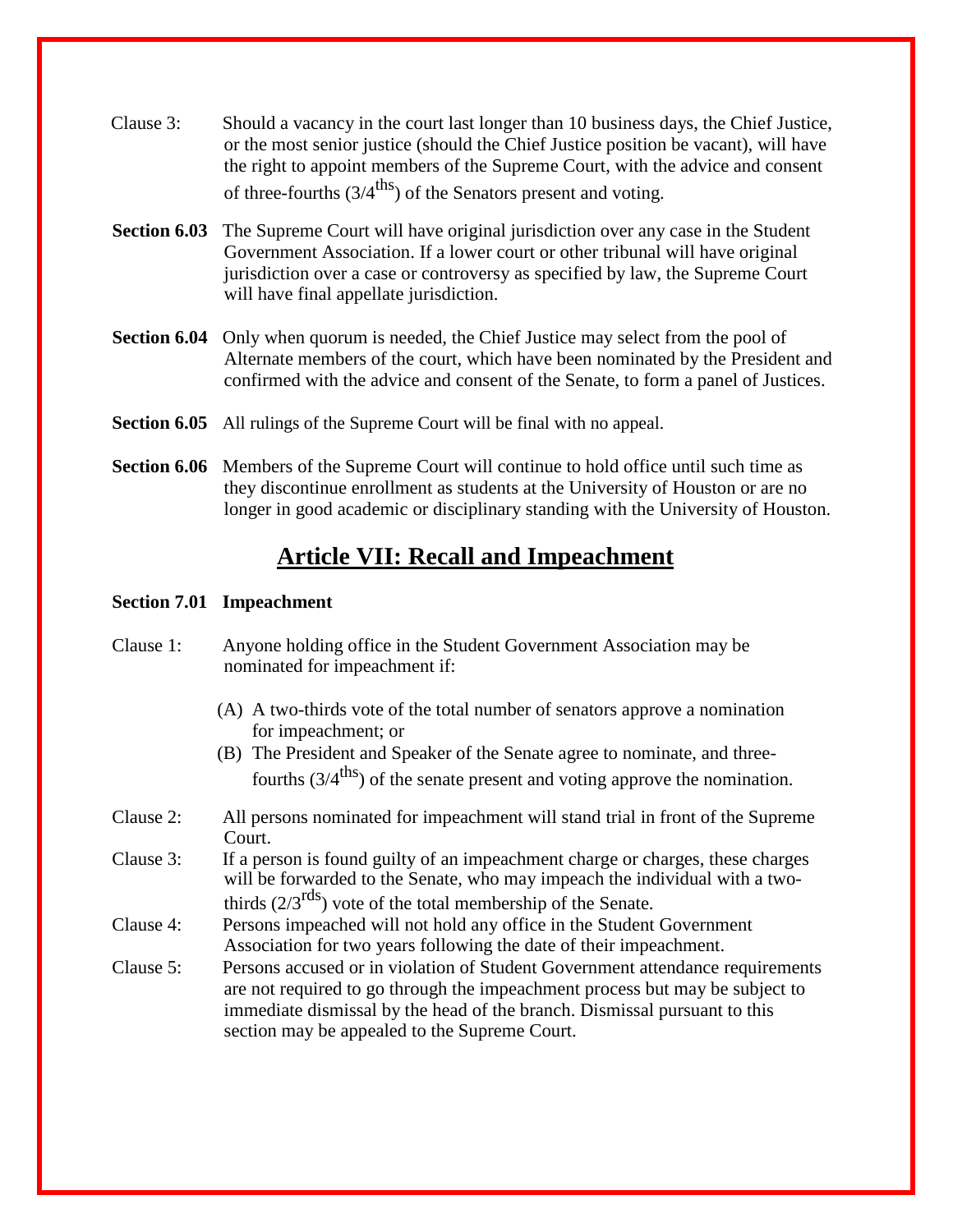### **Section 7.02 Recall**

| Clause 1: | A recall is a special election where eligible voters decide whether or not to<br>remove an elected official from office.                                                                                                                                                                                                  |
|-----------|---------------------------------------------------------------------------------------------------------------------------------------------------------------------------------------------------------------------------------------------------------------------------------------------------------------------------|
| Clause 2: | The process for recalling an elected official of the Student Government<br>Association will be initiated if:                                                                                                                                                                                                              |
|           | (A) Two-thirds $(2/3^{rds})$ of the total membership of the Senate vote for<br>the individual to stand in a recall election; or<br>(B) Five percent $(5\%)$ of a respective constituency, in a signed petition, move to<br>recall their elected official or officials.                                                    |
| Clause 3: | The proper number of students in a given constituency to initiate a recall election<br>will be based on the number of students enrolled in the University of Houston as<br>shown by the most recently available Fall Semester official statistics published by<br>the University of Houston.                              |
| Clause 4: | Only currently enrolled students at the University of Houston may sign a recall<br>petition to recall an elected official within the University of Houston Student<br>Government Association.                                                                                                                             |
| Clause 5: | Any petition attempting to recall an elected official must include each signatory's<br>full name and student identification number for verification. Electronic signatures<br>will be accepted. This information will only be shared with the Attorney General<br>and the relevant University officials for verification. |
| Clause 6: | Should a petition appear to have the required number of signatures, the Attorney<br>General will have seven (7) business days to verify the signatures from the<br>point where they received the full petition.                                                                                                           |
| Clause 7: | A recall vote must take place between ten (10) and fifteen (15) class days after the<br>recall process is initiated. A recall vote must be open a minimum of forty-eight<br>(48) continuous hours and take place between the days of Monday and Thursday.                                                                 |
|           | Clause 8: The Attorney General of the Student Government Association will conduct and<br>schedule any recall elections. Only students who are eligible to vote in the<br>election for the office of the person being recalled may vote in the recall election.                                                            |
|           | Clause 9: Should a majority of students voting in a recall election, within the appropriate<br>constituency, vote to recall the official in question, the official will be removed<br>from office.                                                                                                                        |

# **Article VIII: Amendments**

**Section 8.01** Proposed constitutional amendments will be approved by a three-fourths  $(3/4^{\text{ths}})$  vote of the total membership of the senate.

### **Section 8.02 Constitutional Referenda**

Clause 1**:** After being approved by the Senate, the Amendment(s) will become a part of the Constitution when ratified by a majority of the students voting in duly authorized elections.